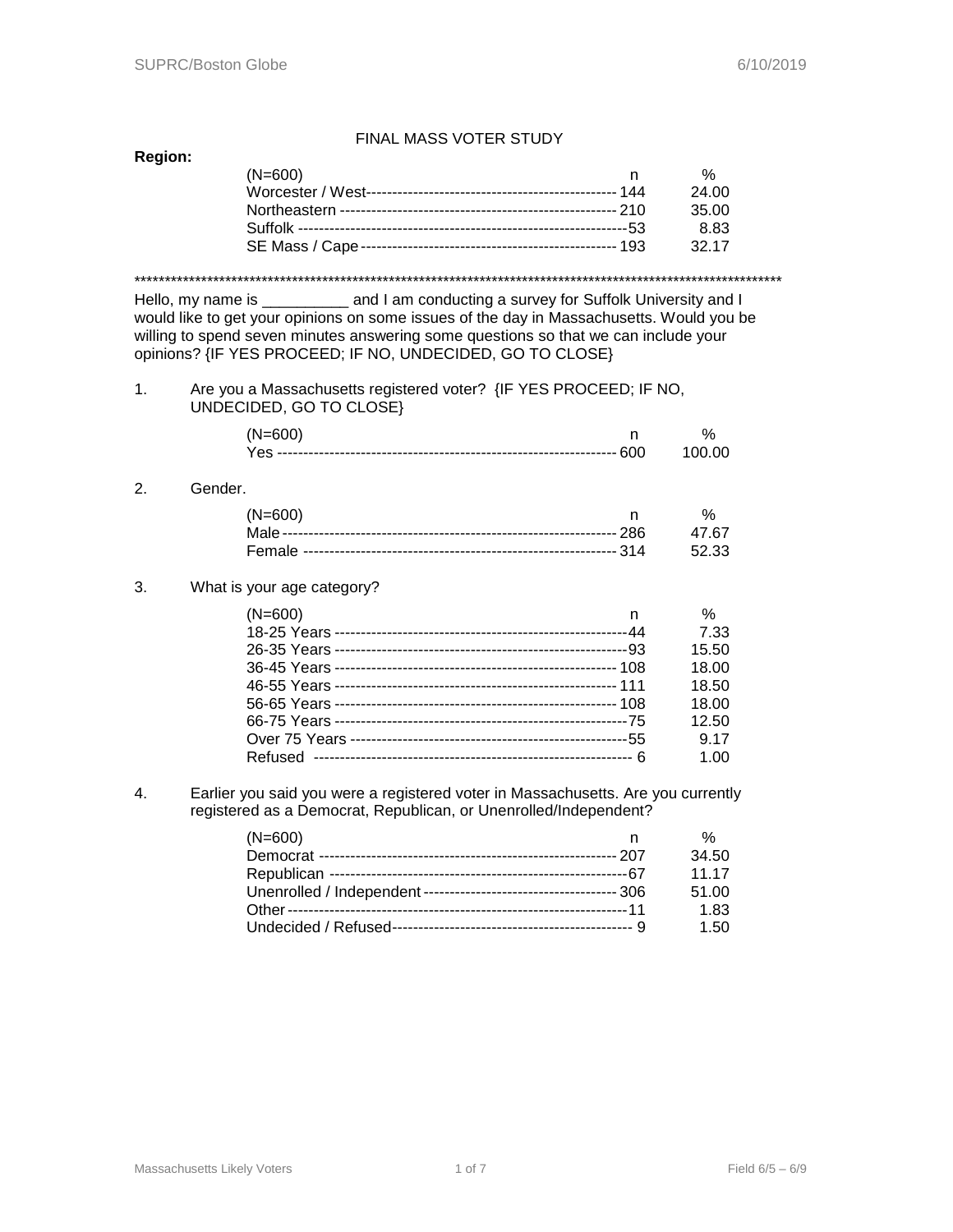### 5. For statistical purposes only, can you please tell me what your ethnic background / ancestry is?

| $(N=600)$<br>n                                                      | %     |
|---------------------------------------------------------------------|-------|
|                                                                     | 77.33 |
|                                                                     | 7.33  |
| American Indian / Alaska Native --------------------------------- 3 | 0.50  |
|                                                                     | 4.00  |
| Native Hawaiian / Other Pacific Islander ---------------------- 5   | 0.83  |
|                                                                     | 6.17  |
|                                                                     | 0.83  |
|                                                                     | 3.00  |

6. Would you say you live in an urban, suburban, or rural area?

| $(N=600)$ | %     |
|-----------|-------|
|           | 24 17 |
|           | 63.00 |
|           | 11.67 |
|           | 0.50  |
|           | 0 67  |

I'm going to read you a list of individuals in state and national politics. For each, please tell me if your opinion of them is generally favorable or generally unfavorable. If you are undecided or if you have never heard of someone, just tell me that. First take Donald Trump. Would you say your opinion of Donald Trump is generally favorable or generally unfavorable?…{Next name, "How about.."etc} **{RANDOMIZE 8-12}**

|                | $(N=600)$        | <b>NEVER HEARD</b> |              |              | FAVORABLE UNFAVORABLE HOF/UNDECIDED |
|----------------|------------------|--------------------|--------------|--------------|-------------------------------------|
| 7 <sub>1</sub> | Donald Trump     | 0<br>0.00          | 179<br>29.83 | 365<br>60.83 | 56<br>9.33                          |
| 8.             | Elizabeth Warren | 8<br>1.33          | 274<br>45.67 | 275<br>45.83 | 43<br>7.17                          |
| 9.             | Charlie Baker    | 14<br>2.33         | 415<br>69.17 | 92<br>15.33  | 79<br>13.17                         |
| 10.            | <b>Ed Markey</b> | 83<br>13.83        | 233<br>38.83 | 151<br>25.17 | 133<br>22.17                        |
| 11.            | Maura Healey     | 92<br>15.33        | 257<br>42.83 | 115<br>19.17 | 136<br>22.67                        |
| 12.            | Marty Walsh      | 39<br>6.50         | 341<br>56.83 | 101<br>16.83 | 119<br>19.83                        |

#### 13. Do you think the House of Representatives should seriously consider impeaching President Trump – yes or no?

| $(N=600)$ | $\frac{0}{6}$ |
|-----------|---------------|
|           | 41.67         |
|           | 48.67         |
|           | 9.17          |
|           | O 50          |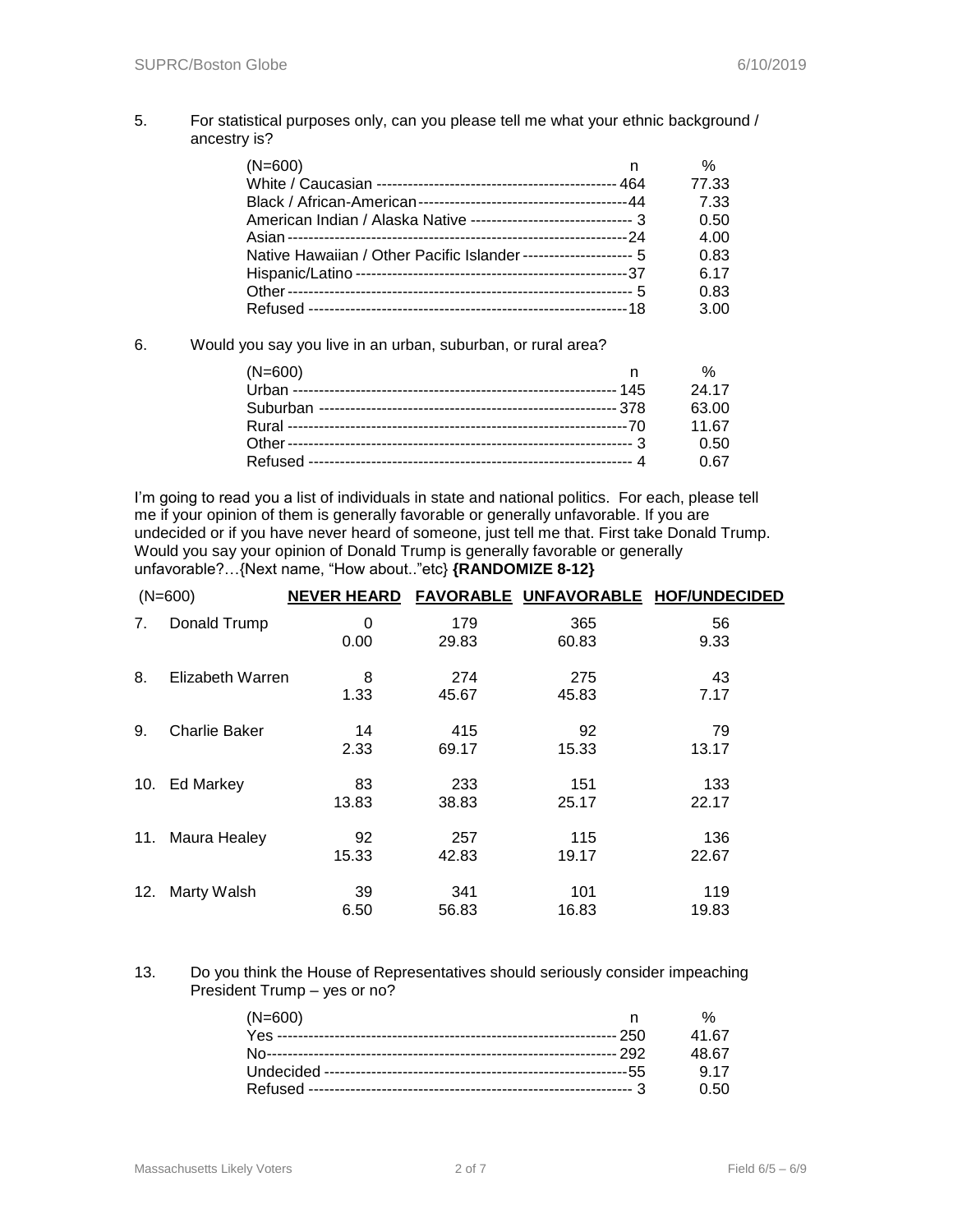14. Do you think Charlie Baker should run for a third term for Governor - yes or no?

| $(N=600)$ |       |
|-----------|-------|
|           | 66.50 |
|           | 23.00 |
|           | 10.33 |
|           | 0.17  |

## ${FOR 4.1 or 4.3}$ <br>15. Earlier yo

Earlier you said you were registered as a/an {INSERT}. How likely is it that you will vote in the Democratic Primary next year? Would you say very likely, somewhat likely, 50-50, not very likely, or not at all likely?

| $(N=513)$ | %     |
|-----------|-------|
|           | 61.21 |
|           | 10.92 |
|           | 9.94  |
|           | 6.24  |
|           | 8.19  |
|           | 2.92  |
|           | 0.58  |

## {FOR 15.1 or 15.2}

16. Massachusetts will hold its Democratic Presidential Primary in March. If the Democratic Primary for President were held today and the candidates were {ROTATE}, for whom would you vote or lean toward?

| $(N=370)$ | n | $\%$  |
|-----------|---|-------|
|           |   | 0.27  |
|           |   | 21.62 |
|           |   | 1.08  |
|           |   | 0.27  |
|           |   | 8.38  |
|           |   | 0.00  |
|           |   | 0.00  |
|           |   | 0.00  |
|           |   | 1.08  |
|           |   | 0.00  |
|           |   | 0.00  |
|           |   | 4.59  |
|           |   | 0.00  |
|           |   | 0.00  |
|           |   | 0.27  |
|           |   | 0.00  |
|           |   | 1.08  |
|           |   | 0.54  |
|           |   | 0.00  |
|           |   | 6.22  |
|           |   | 0.00  |
|           |   | 10.27 |
|           |   | 0.00  |
|           |   | 0.81  |
|           |   | 1.08  |
|           |   | 41.62 |
|           |   | 0.81  |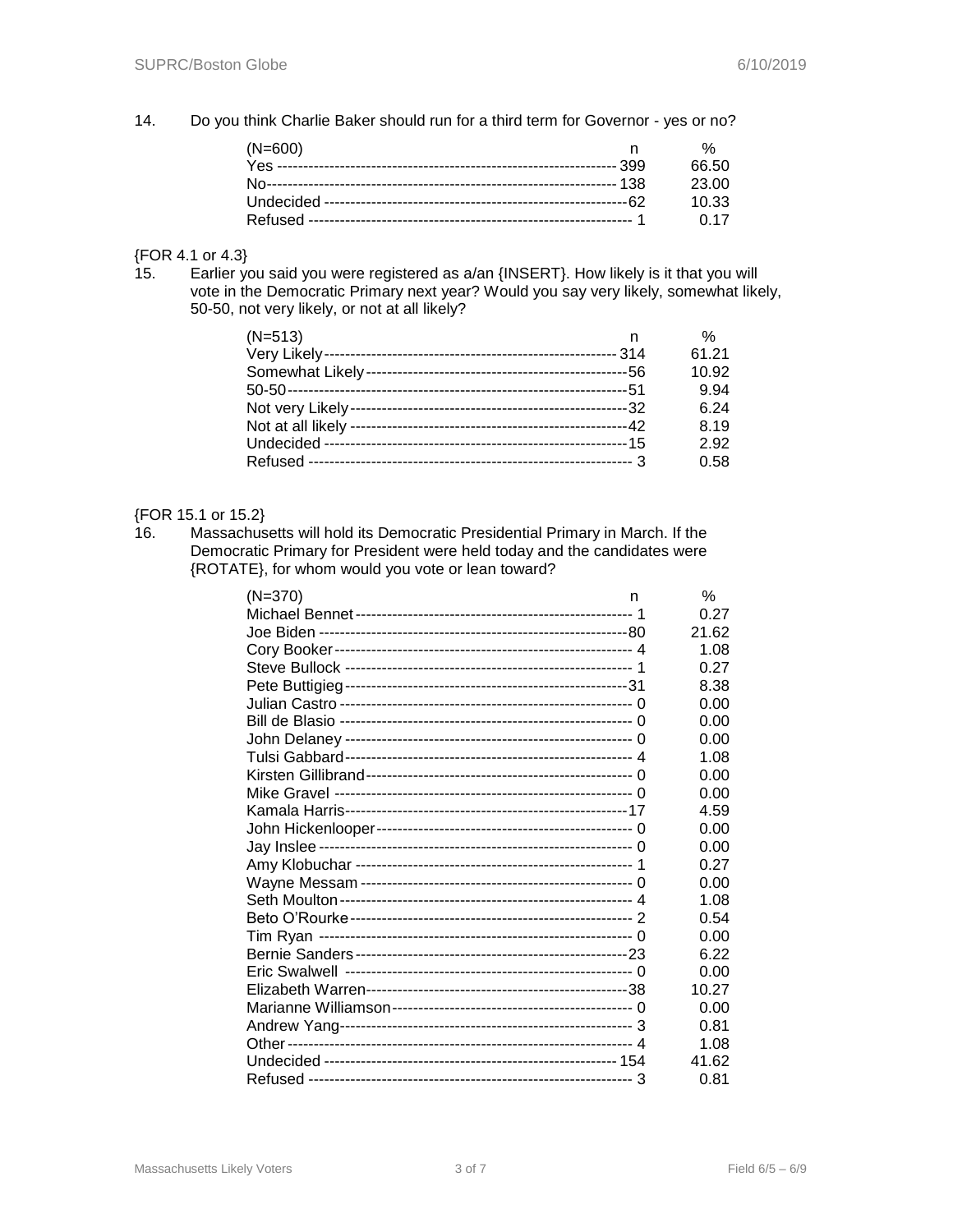#### {FOR 15.1 or 15.2}

17. If the Democratic Primary for U.S. Senate were held today and the candidates were Ed Markey, Shannon Liss-Riordan, or Steve Pemberton, who would you vote or lean toward at this time?

| $(N=370)$ |       |
|-----------|-------|
|           | 43.78 |
|           | 541   |
|           | 4.86  |
|           | 44.59 |
|           | 1.35  |

#### {FOR 15.1 or 15.2}

18. If the Democratic Primary for Governor in 2022 were held today and the candidates were Maura Healey or Marty Walsh, who would you vote or lean toward at this time - Healey or Walsh?

| (N=370) | %     |
|---------|-------|
|         | 34.32 |
|         | 35.95 |
|         | 28 11 |
|         | 1 62  |

19. On the issue of abortion, the Massachusetts Legislature is considering a bill that would allow women to obtain an abortion after 24 weeks of pregnancy in cases of fatal fetal anomalies. Do you support or oppose this part of the bill?

| $(N=600)$ | %     |
|-----------|-------|
|           | 64.17 |
|           | 23.33 |
|           | 11.67 |
|           | 0.83  |

20. The second part of the bill would eliminate the requirement that minors obtain permission from a parent or judge before getting an abortion. At this point, do you support or oppose this part of the bill?

| $(N=600)$ |       |
|-----------|-------|
|           | 46.00 |
|           | 41.33 |
|           | 11.50 |
|           | 1 17  |

The next questions are about education in Massachusetts.

21. Overall, do you believe public K through 12 schools are adequately funded in Massachusetts – yes or no?

| $(N=600)$ |       |
|-----------|-------|
|           | 28.50 |
|           | 60.OO |
|           | 11 17 |
|           | 0.33  |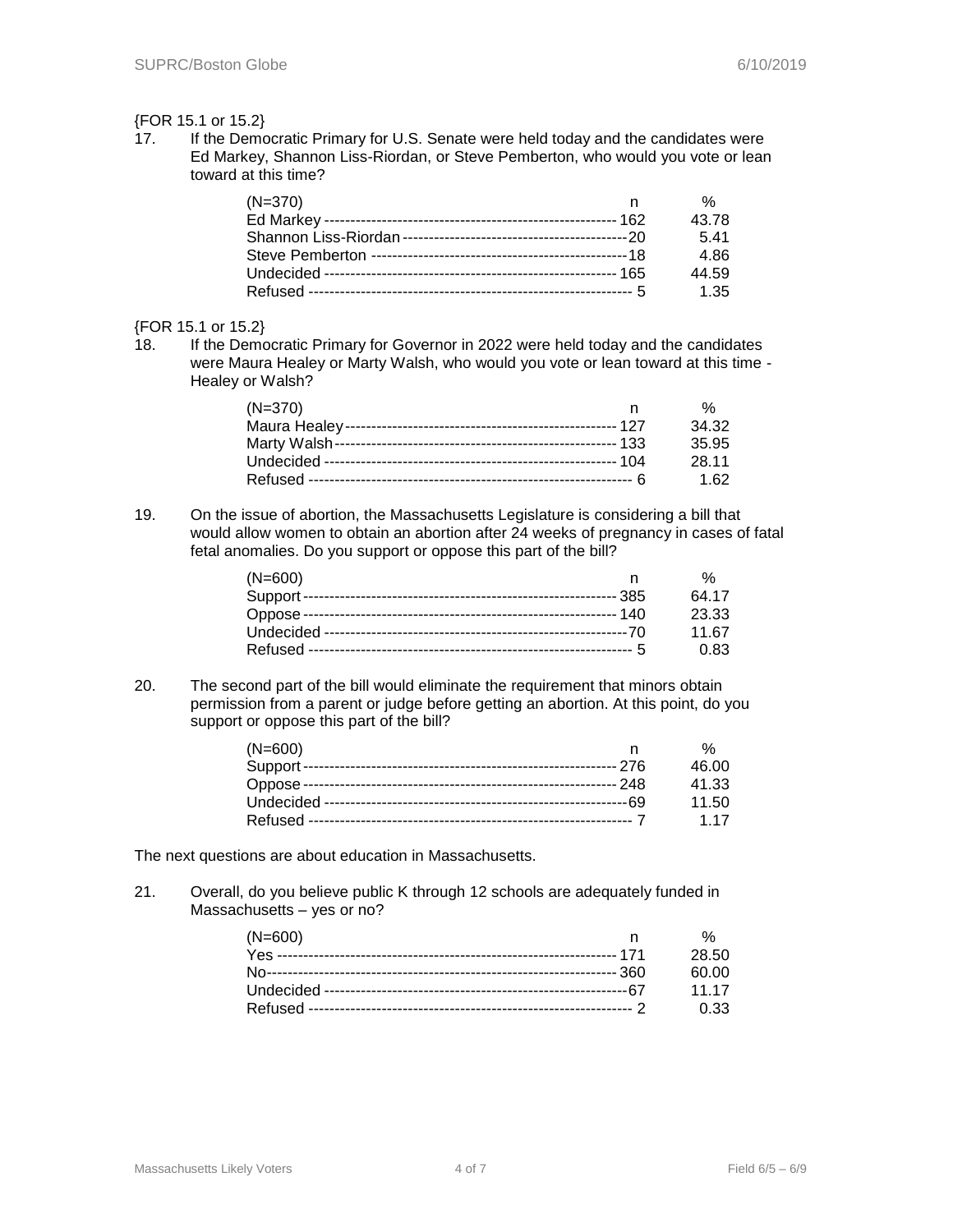22. Thinking about your school district, do you believe public K through 12 schools in your school district are adequately funded – yes or no?

| $(N=600)$ |             |
|-----------|-------------|
|           | 43.67       |
|           | 45.83       |
|           | 10 17       |
|           | <u>በ 33</u> |

23. How would you grade how well the high schools in your district prepare students for college – excellent, good, fair, or poor?

| $(N=600)$ |     | $\%$  |
|-----------|-----|-------|
|           | 129 | 21.50 |
|           |     | 40.33 |
|           |     | 18.00 |
|           |     | 9.00  |
|           |     | 10.67 |
|           |     | 0.50  |

24. Some people say there is a great amount of inequality in Massachusetts public schools. Others say there is no problem. How serious a problem do you consider the inequality of public schools on a scale of 1-10 where 10 is the most critical problem we face and 1 is no problem at all?

| $(N=600)$ | n   | ℅     |
|-----------|-----|-------|
|           |     | 10.17 |
|           |     | 4.17  |
|           | -69 | 11.50 |
|           |     | 13.33 |
|           |     | 10.67 |
|           |     | 19.50 |
|           |     | 5.00  |
|           |     | 3.83  |
|           |     | 2.67  |
|           |     | 9.33  |
|           |     | 8.83  |
|           |     | 1.00  |
|           |     |       |

25. Would you be willing to accept less state education funding for your school district if it meant that low-income districts would receive more funding – yes or no?

| $(N=600)$ |       |
|-----------|-------|
|           | 51.50 |
|           | 37.00 |
|           | 10.50 |
|           | 1 Q Q |

26. Would you be willing to pay more in state taxes to alleviate disparities in public K through 12 education in MA – yes or no?

| $(N=600)$ |       |
|-----------|-------|
|           | 58 17 |
|           | 34 83 |
|           | 6.50  |
|           | 0.50  |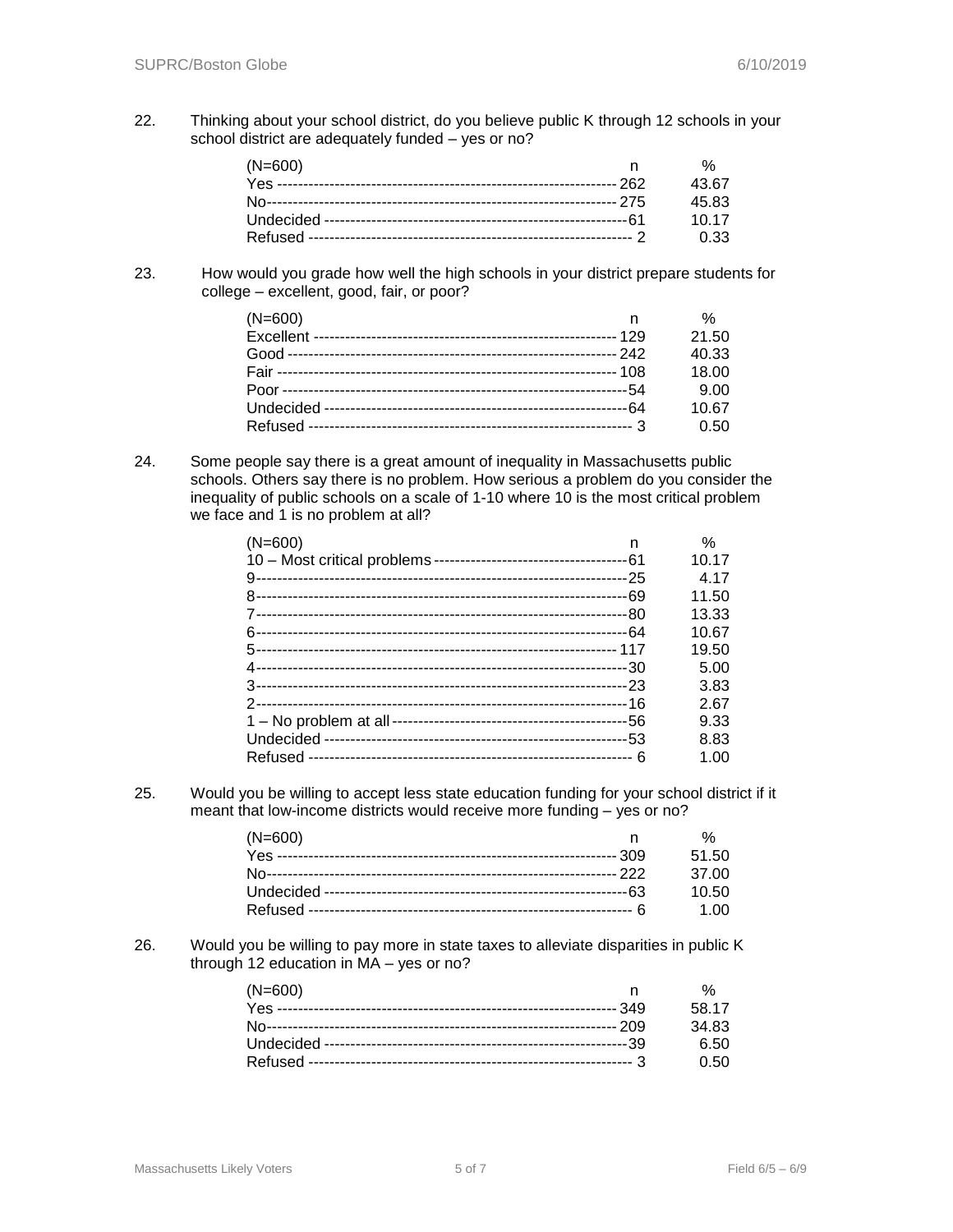27. Some schools are doing well and some schools are failing. In your opinion, who is most responsible for failing schools {RANDOMIZE 28.1 – 28.5}

| $(N=600)$ | n | %     |
|-----------|---|-------|
|           |   | 5.83  |
| Students- |   | 2.67  |
|           |   | 20.00 |
|           |   | 30.67 |
|           |   | 14.50 |
|           |   | 7.83  |
|           |   | 8.84  |
|           |   | 9.17  |
|           |   | 0.50  |

28. How optimistic are you that state leaders can fix education inequality in Massachusetts – very optimistic, somewhat optimistic, not very optimistic, not at all optimistic?

| $(N=600)$ | $\%$  |
|-----------|-------|
|           | 10.17 |
|           | 42.50 |
|           | 27.67 |
|           | 14.67 |
|           | 4.50  |
|           | 0.50  |

The next questions are about transportation and traffic in Massachusetts.

29. Has your commute to work, school, or general travel improved or gotten worse over the last five years?

| $(N=600)$ | %     |
|-----------|-------|
|           | 10.67 |
|           | 60.67 |
|           | 22.00 |
|           | 6.00  |
|           | 0.67  |

30. Would you favor giving up lanes on highways and local roads for bus-only lanes to help move people faster – yes or no?

| $(N=600)$ |       |
|-----------|-------|
|           | 49.83 |
|           | 40 67 |
|           | 9. NO |
|           | O 50  |

#### 31. Do you commute to work or school - yes or no?

| $(N=600)$ |             |
|-----------|-------------|
|           | 66 17       |
|           | 33.00       |
|           | <u>በ 67</u> |
|           | በ 17        |